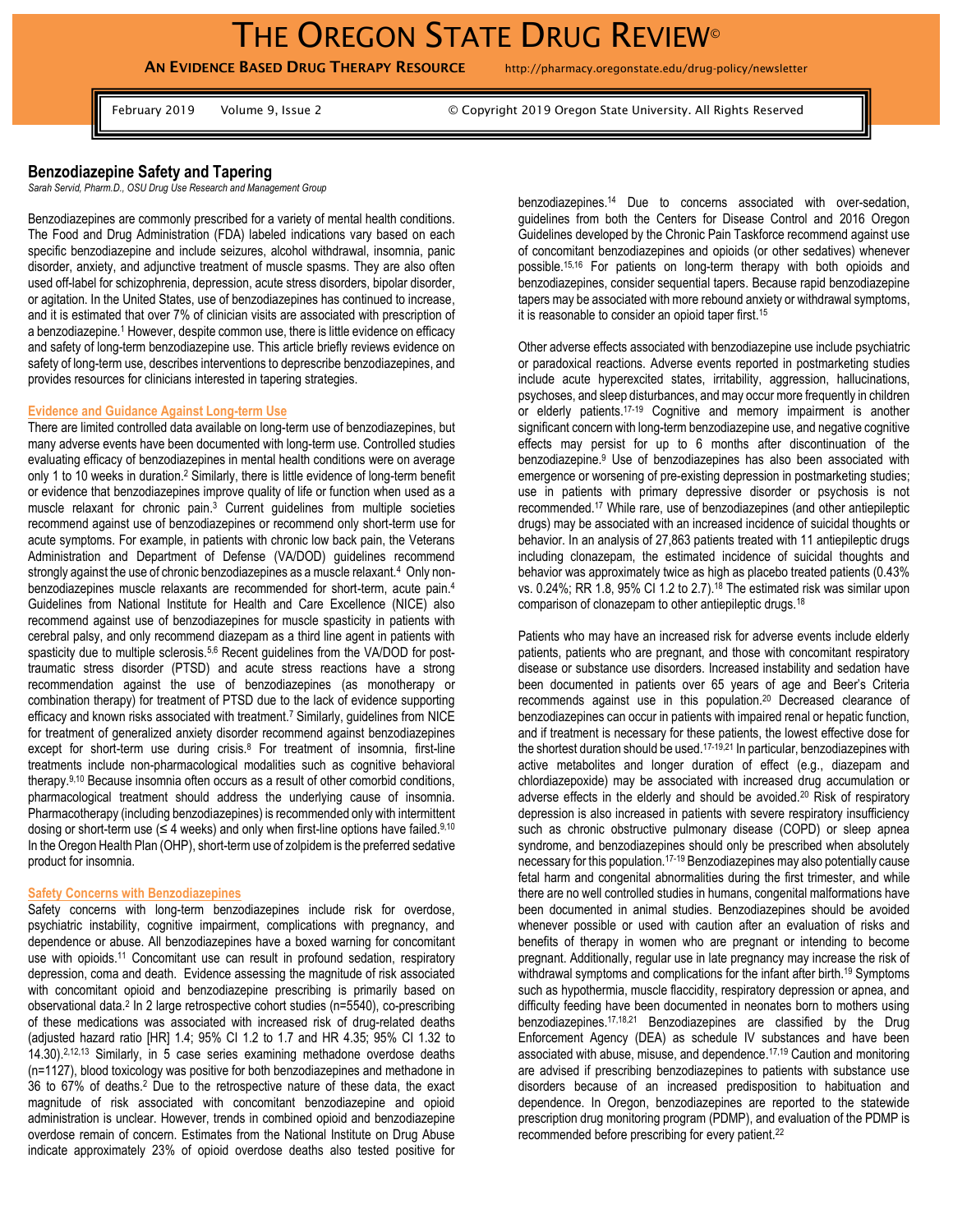# **Risks with Benzodiazepine Withdrawal**

Because of documented risks associated with benzodiazepine therapy and the lack of long-term efficacy data, periodic reassessment to evaluate ongoing need for therapy and current risks with treatment is recommended for all patients prescribed long-term benzodiazepines. If risks of therapy outweigh benefits, gradual dose reduction is recommended for patients on established long-term therapy. Benzodiazepines are associated with physical dependence and discontinuation (particularly abrupt discontinuation) may be associated with significant adverse effects including rebound, withdrawal, and symptom recurrence.<sup>19,21</sup> Rebound symptoms refer to the recurrence of symptoms at a greater severity than observed at baseline. The exact incidence of withdrawal or rebound symptoms with benzodiazepine discontinuation is unclear, and more frequent symptoms may occur in patients prescribed higher doses or longer-term therapy.<sup>19,21</sup> For example, discontinuation symptoms occurred more frequently or with greater severity in patients prescribed more than 4 mg/day of alprazolam or prescribed diazepam for longer periods.<sup>19,21</sup>

In a clinical trial evaluating alprazolam discontinuation in 63 patients with panic disorder, common withdrawal symptoms included heightened sensory perception, impaired concentration, and muscle cramps.<sup>21</sup> Severe withdrawal symptoms with benzodiazepines can include seizures, though the exact incidence of severe symptoms is unclear. Of the 1980 patients treated with alprazolam during clinical trials, seizures were observed in 8 patients after drug discontinuation (5 of which occurred after abrupt dose reduction or discontinuation).<sup>21</sup> The risk of seizures with alprazolam appear to be greatest in the 24 to 72 hours after discontinuation.<sup>21</sup> Similar withdrawal symptoms have been documented in post-marketing studies of other benzodiazepines, but there is little data comparing incidence or severity of withdrawal symptoms between agents.

### **Benzodiazepine Taper Strategies**

In patients prescribed benzodiazepines for mental health conditions or insomnia, gradual dose reduction can significantly decrease risk of withdrawal symptoms. However, there is little evidence available on the optimal duration or rate of tapering and no evidence which indicates a single tapering strategy may be more successful than another. Guidelines from the VA/DOD provide the following recommendations for patients with sedative hypnotic use disorder stabilization and withdrawal:<sup>23</sup>

- Gradual taper the original benzodiazepine OR
- Substitute a longer-acting benzodiazepine (diazepam or chlordiazepoxide) then taper OR
- Substitute phenobarbital for the addicting agent and taper gradually

The optimal rate and type of taper strategy may vary between patients and should be tailored based on patient experience and current benzodiazepine dose. In clinical studies of clonazepam, patients with short-term use for treatment of panic disorder (6-9 weeks) were tapered over 7 weeks with dose reductions of 0.125 mg twice daily every 3 days until the drug was completely withdrawn.<sup>18</sup> While there is no evidence to accurately estimate the risk of withdrawal symptoms in patients on long-term benzodiazepine use, more gradual tapers may be required for patients on higher doses or those with longer use. Because early withdrawal symptoms are often better tolerated than later withdrawal symptoms, taper strategies may begin with a more rapid early dose reduction followed by a slower taper.<sup>23</sup> For patients on low dose benzodiazepines, an initial reduction of up to 20% weekly may be initially considered with more gradual reductions over time.<sup>15,23</sup> Patients on higher doses of benzodiazepines (e.g., those approaching the FDA-approved maximum daily dose) will likely require a longer taper period over 2 to 6 months.<sup>23</sup> One common taper strategy in patients on high dose benzodiazepines is a weekly 25% dose reduction over 2 weeks until 50% of the dose remains then further reduction by 1/8 (~12%) every week.<sup>23</sup> Because rebound or withdrawal symptoms may occur with rapid dose reduction, periodic monitoring is recommended with adjustments to slow the taper plan if needed.<sup>23</sup>

Transitioning to a longer-acting benzodiazepine is another strategy which is intended to minimize fluctuations in drug levels over time. The approximate equivalent doses of common benzodiazepines are shown in **Table. 1**. Both chlordiazepoxide and diazepam have active metabolites with extended half-lives, and use of these agents may provide more consistent drug levels, and potentially fewer withdrawal symptoms,



| <b>Drug</b>      | <b>Approximate</b><br><b>Equivalent</b><br>Dose | <b>Time to Peak</b><br>plasma level<br>(hours) | Half-life (in<br>hours for<br>parent drug) | <b>Metabolic</b><br>activity<br>(maximal half-<br>life in hours) |
|------------------|-------------------------------------------------|------------------------------------------------|--------------------------------------------|------------------------------------------------------------------|
| Alprazolam       | 1 $mg$                                          | $1-2$                                          | $12 \pm 2$                                 | Inactive                                                         |
| Chlordiazepoxide | 25 <sub>mg</sub>                                | $1 - 4$                                        | $10 \pm 4$                                 | Active<br>to<br>(up<br>120 hours)                                |
| Clonazepam       | 1 mg                                            | $1 - 4$                                        | $23 \pm 5$                                 | Inactive                                                         |
| Diazepam         | 10 <sub>mg</sub>                                | $2 - 4$                                        | $43 \pm 13$                                | Active<br>to<br>(up<br>120 hours)                                |
| Lorazepam        | 2 mg                                            | $1-2$                                          | $14 \pm 5$                                 | Inactive                                                         |
| Phenobarbital    | 30 <sub>mg</sub>                                | $1+$                                           | 53-140                                     | Inactive                                                         |

#### **Table 1. Common Benzodiazepine Conversions**<sup>23</sup>

Substitution therapies have been used to try to mitigate withdrawal symptoms and facilitate deprescribing, but benefit with these therapies remains unclear. Guidelines from the VA/DOD suggest offering pharmacological substitution with phenobarbital as an option to facilitate discontinuation of benzodiazepines based on low quality evidence.<sup>23</sup> The daily benzodiazepine dose is converted to a phenobarbital equivalent and divided into 3 doses per day for two days.<sup>23</sup> Beginning on day 3, phenobarbital is reduced by 30 mg per day.<sup>23</sup> Other drugs studied for benzodiazepine discontinuation included valproate, pregabalin, tricyclic antidepressants, paroxetine, carbamazepine and flumazenil. <sup>24</sup> Evidence for these therapies is overall insufficient to low quality due to small sample sizes of available studies (n=18 to 144), notable risk of bias, and significant heterogeneity which limits confidence in any findings.<sup>24</sup>

Patient education and cognitive behavioral therapy are recommended in conjunction with benzodiazepine tapers and have demonstrated improved success with complete benzodiazepine discontinuation compared to tapering alone.15,23 In a Cochrane review of tapering strategies for benzodiazepines (n=575), use of cognitive behavioral therapy in addition to a tapering regimen resulted in a higher rate of successful discontinuation at 2-3 months follow-up compared to a taper alone (58.9% vs. 41.5%; ARR 17.4%; RR 1.51, 95% CI 1.15 to 1.98; moderate quality evidence).<sup>25</sup> While the long-term effects of cognitive behavioral therapy on benzodiazepine use are less clear, use in the short-term may help patients develop positive behaviors and coping strategies during the taper process.<sup>25</sup>

### **Additional Resources**

Multiple resources are available for both providers and pharmacists to assist with developing taper plans and discussing tapering with patients.

- [Clinician resources and clinical pearls from the VA/DOD](https://www.pbm.va.gov/PBM/AcademicDetailingService/Documents/Academic_Detailing_Educational_Material_Catalog/59_PTSD_NCPTSD_Provider_Helping_Patients_Taper_BZD.pdf) for tapering benzodiazepines in patients where risks outweigh benefits (e.g., patients with PTSD)<sup>26</sup>
- The [Canadian Family Physicians](http://www.cfp.ca/content/cfp/suppl/2018/05/14/64.5.339.DC1/Algorithm_eng.pdf) guidelines for tapering patients using benzodiazepines for insomnia<sup>27</sup>
- The [College of Psychiatric and Neurologic Pharmacists](https://cpnp.org/guideline/benzo) toolkit for tapering benzodiazepines<sup>28</sup>

# **OHP Policy**

In the OHP, most benzodiazepines (with the exception of clonazepam) are paid for by fee-for-service rather than coordinated care organizations. Due to the lack of long-term efficacy and known safety concerns, a prior authorization is required for use of benzodiazepines beyond 4 weeks. Requests for treatment of mental health conditions must document trial or failure of first-line treatment options and rationale to support long-term use. Use for PTSD or use



Oregon DUR Board Newsletter Produced by OSU COLLEGE of PHARMACY DRUG USE RESEARCH & MANAGEMENT Managing Editor: Kathy Sentena sentenak@ohsu.edu